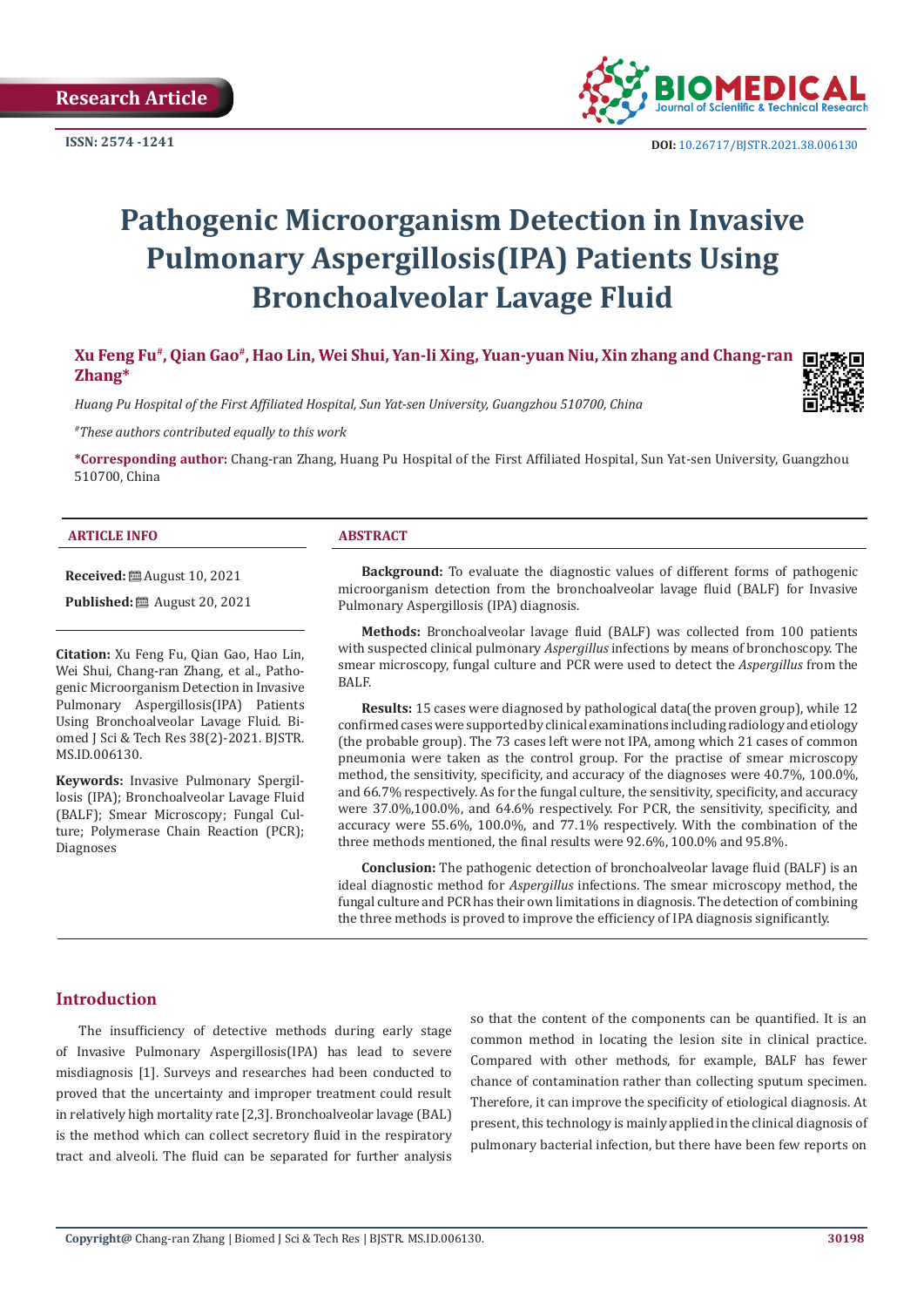the evaluation of its pathogenic detection for the diagnosis of fungal infection. In this study, BALF was collected from 100 suspected patients suffering from invasive pulmonary *Aspergillus* infection. Three pathogenic detection methods, smear microscopy, fungal culture and PCR were used to quantify the *Aspergillus* examples*.*  Then the results of these three methods would be valued under the clinical criterion. To provide assistance for the clinical diagnosis of pulmonary aspergillosis.

# **Method**

#### **Collection and Storage of the BALF Specimens**

The ethical approval for this study was obtained by First Affiliated Hospital of Sun Yat-sen University. Before bronchoalveolar lavage fluid were collected, the patients involved in this research received detailed explanation and understood the benefits and potential danger, and had signed the consent letters for bronchoscopy procedures. The subject inclusion and exclusion criteria used in this study refer to the consensus of Chinese experts on the detections of pathogens in the bronchoalveolar lavage of pulmonary infectious diseases, which was proposed by respiratory disease branch of the Chinese Medical Association in 2017 [4]. The procedure of collecting bronchoalveolar lavage was as follows:

**a)** 1-2mL of 2% lidocaine was injected through the biopsy hole for local anesthesia, after the bronchoscope reached the lung segment of the lavage site.

**b)** The top of the bronchoscope was incarcerated in the opening of the target bronchial segment or sub segment. A dose of 20-50mL sterile normal saline at 37 ℃ or room temperature was injected through the biopsy hole of the bronchoscope. After each injection, the appropriate negative pressure (less than  $100\mathrm{cm} \mathrm{H}_2\mathrm{O}$ ) was used to recover the liquid, and the total recovery rate was secured to be more than 40%. The intensity of negative pressure during lavage was under severe control to avoid the collapse of distal airway caused by excessive negative pressure.

**c)** 8-10mL of BALF specimens were collected with a sterilized plastic collector. And the specimens were placed in an incubator with ice cubes and immediately sent to -80℃ refrigerator for preservation. The examples, one hundred hospitalized patients were collected from the different hospitals (47 patients from the Guangzhou Thoracic Hospital, 44 from the Guangdong Province People's Hospital, and 9 patients from the First Affiliated Hospital of Sun Yat-Sen University, respectively) during the period ranging from June 2018 to October 2019. These patients had been clinically suspected of having pulmonary *Aspergillus* infections in accordance with the standards set in EORTC/MSG criteria [5].The IPA patients were diagnosed by pathology or detecting the *Aspergillus hyphae* or fungal culture by tissue biopsies or BALF. All patients were checked with bronchoscopy and BALF were collected before the antifungal

therapy, then the BALF were immediately transferred to a -80℃ refrigerator in the laboratory facilities. The bronchoscopy biopsies had also been performed, and pathological diagnoses had been made by the pathology departments of each hospital.

#### **Detection of the Specimens**

After being collected, The BALF examples were thawed and divided into three parts for the application of smear microscopy, culture, and PCR product analyses. Smear microscopy and culture methods were conducted in the microbiology laboratory facilities of the First Affiliated Hospital of Sun Yat-Sen University. The smear microscopy was performed using fluorescent staining techniques. In the experimental processes, 5 mL of BALF were digested with digestive fluid (dithiothreitol). Then the examples were selected and centrifuged at 3,000 r for 15 to 20 minutes. The supernatant was discarded and the sediment remained. The sediment was placed on a glass slide and one drop of fluorescent staining solution would be added. The slide was observed under microscopeby technicians. After the residual sediment was treated again with digestive fluid, it was inoculated in Sabouraud culture medium and cultured at 30℃ for one week. After the culture was completed, the colony characteristics were observed and identified according to the characteristics of colony and conidia.

#### **BALF PCR**

**Primers:** After the BALF had been sent for microscopy and culturing, the remaining specimens were sent to Sagene Biotech Company Ltd for PCR detection. Then, the internal transcribed spacer (ITS) primers, which serve in *Aspergillus* identification, were redesigned based on the methods and sequences provided by the relevant literature [6,7] (ITS-F:GCCTGTCCGAGCGTCATTG;ITS-R:TTAAGTTCAGCGGGTATCCCT; size of amplified fragments: 224 bp). The primers and the experimental reaction system were verified by the pre-experimental processes. The primers were found to have good specificity, and thus could be used for the identification of *Aspergillus*.

**DNA Extraction:** A DNA extraction kit (Sagene, China) was used to extract the DNA from each specimen. Following the extraction, gel electrophoresis was performed. 3 μL of DNA was taken and added to 1Μl of loading buffer. Electrophoresis was conducted at 120 V for 25 minutes for the purpose of analyzing the quality of the extracted DNA.

#### **Establishment of the PCR Reaction System**

- **a. Reagents:** The reagent types and volumes are shown in the Table 1.
- **b. PCR Reaction Conditions:** The following were the PCR reaction conditions in this study: 98℃ for 1 minute; 98℃ for 10 seconds; 60℃ for 5 seconds; 72℃ for 5 seconds; and 72℃ for 2 minutes, for a total of 40 cycles.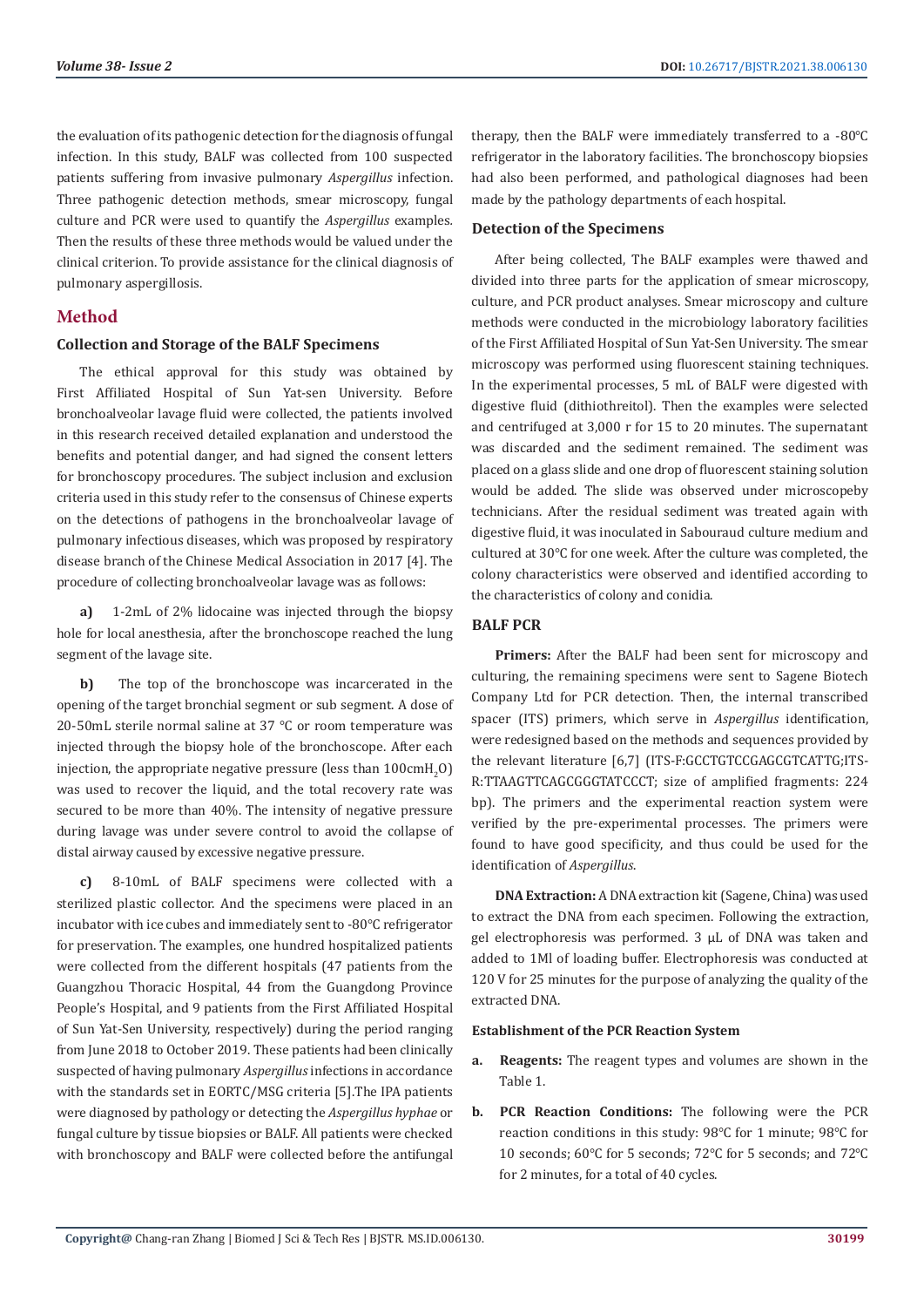- **c. Preliminary Analysis:** For the preliminary analysis, 3 μL PCR product was selected to perform the 1.2% agarose gel electrophoresis (Figure1) and preliminarily analyze the size of the amplified fragments, in order to determine whether or not the targeted fragments had been successfully amplified.
- **d. Sequencing (Abi 3500) of the PCR products**: Sequencing of the PCR products was conducted for the specimens which have been successfully amplified to the target fragments. Then, an NCBI BLAST comparison was performed on the sequencing results (Picture 1).



**Figure 1:** ITS amplification electrophoresis map of aspergillus.



**Picture 1:** Example of NCBI BLAST comparison results of amplified fragment.

**Table 1:** The reagent types and volumes during the PCR reaction system.

| Reagent                    | <b>Volume</b> |
|----------------------------|---------------|
| 5xPCR Buffer               | $10\mu$       |
| dNTP(2.5mM each)           | $4\mu$ l      |
| Forward primer $(10\mu M)$ | $1\mu$        |
| Reverse primer (10µM)      | $1\mu$        |
| polymerase(2.5U/µl)        | $0.5$ µl      |
| DNA template               | $10-20ng$     |
| ddH <sub>2</sub> O         | up to $50\mu$ |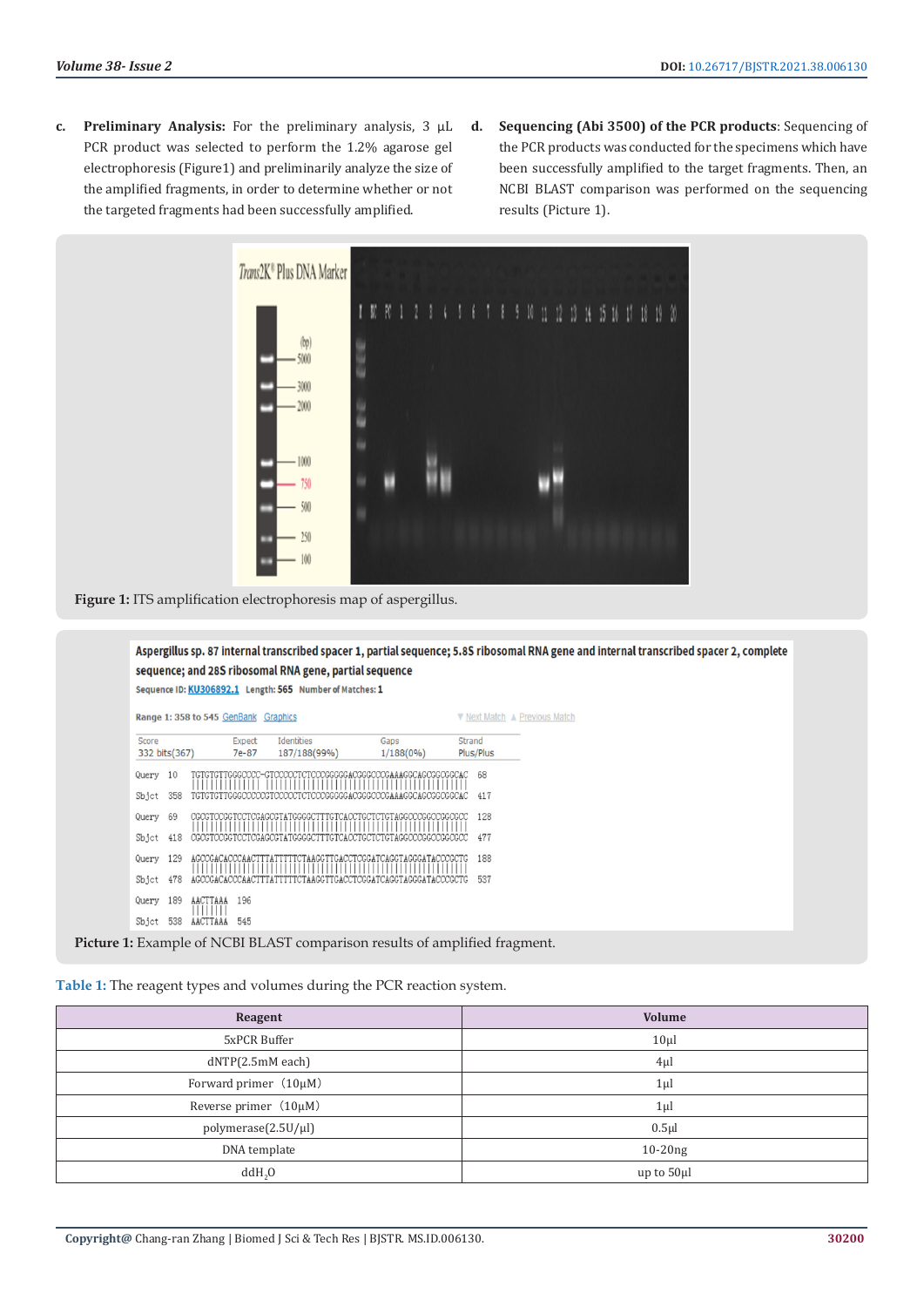#### **Statistical Data Method**

SPSS (IBM 22.0) software was used for the statistical data in this study.

**a.** A Chi Square Test Method was used to compare the distributions of the three detection methods among the proven and clinical diagnosis groups. The differences were considered to be statistically significant when *p*<0.05.

#### **Results**

**Table 2:** Clinical baseline data of patients.

- **b.** A Kappa Consistency Test Method was used for the pairwise comparisons of the results of the three detection methods as a whole and among the groups, respectively.
- **c.** The sensitivity (Sn), specificity (Sp), and positive likelihood (PRL) ratios of the three detection methods for IPA diagnoses were calculated.

| <b>Features</b>                          | Proven group $N=15$ | Clinical diagnosis group<br>$N=12$ | Common pneumonia<br>$group N=21$ | P value  |
|------------------------------------------|---------------------|------------------------------------|----------------------------------|----------|
| Age (year, mean, interval)               | 47.93<br>$(28-67)$  | 54.92<br>$(35-71)$                 | 59.14<br>$(23-79)$               | 0.286    |
| Gender (male, percentage)                | 10(66.7%)           | $8(66.7\%)$                        | $10(47.6\%)$                     | 0.414    |
| Underlying diseases                      |                     |                                    |                                  |          |
| <b>Bronchiectasis</b>                    | $a9(60\%)$          | a7(58.3%)                          | b3(14.3%)                        | 0.007    |
| Obsolete pulmonary<br>tuberculosis       | a14(93.3%)          | a9(75%)                            | b3(14.3%)                        | $\theta$ |
| Chronic obstructive<br>pulmonary disease | $0(0.0\%)$          | $0(0.0\%)$                         | $4(19.0\%)$                      | 0.112    |

In the present study, 100 patients with suspected clinical pulmonary *Aspergillus* infections were registered. Through clinical examinations including pathology, radiology, etiology. Patients' data were collected (Table 2). According to the diagnosis standards of IDSA(2016) [5], 15 patients were diagnosed by pathological data(proven group), and 12 cases were diagnosed by radiology, etiology, and other clinical examinations. The other 73 patients were diagnosed as having tuberculosis, common bacterial pneumonia, vasculitis etc. Among those patients, 21 patients with

common bacterial pneumonia were used as the control group. The positive number with smear microscopy, culture, and PCR in BALF was 6 (40.0%), 7 (46.7%), and 6 (40.0%) in the proven group respectively; and 5 (41.7%), 3 (25.0%), and 9 (75.0%) in the clinical diagnosis group, respectively. In addition, the total number of patients with positive results as diagnosed using the abovementioned three methods was 0 in the common pneumonia group, as illustrated in Table 3.

**Table 3:** Number of positive cases in the diagnostic tests.

| Group                               | Smear microscopy $(\%)$ | $Culture(\% )$ | PCR(%   |
|-------------------------------------|-------------------------|----------------|---------|
| Proven group $(N = 15)$             | 6(40)                   | 7(46.7)        | 6(40.0) |
| Clinical diagnosis group $(N = 12)$ | 5(41.7)                 | 3(25.0)        | 9(75.0) |
| Common pneumonia group $(N = 21)$   | 0(0)                    | 0(0)           | 0(0)    |

 $\triangleright$   $\chi^2$  = 2.187 and *p* = 0.335 could be obtained, there were no significant differences in the distributions of the three detection methods among the two groups ( $p > 0.05$ ). It was determined that the calculated  $\chi^2$  and  $p$  values were 0.182 and 0.913 (proven group) and 6.241 and 0.044 (clinical diagnosis group). The statistical results showed that in the clinical diagnosis group, the BALF culture and PCR results were significantly different (*p*<0.05). Furthermore, in the proven group, there were no significant differences observed between the three detection methods ( $p > 0.05$ ).

 A Kappa Consistency Test Method was adopted in this study for the pairwise comparison of the results of the three

detection methods as a whole, and also within the different groups. The results are shown in Table 4. As shown in the table, there was a weak consistency observed between the microscopy and culture methods. However, the results of both were found to be inconsistent with the PCR method.

 $\triangleright$  In accordance with the above-mentioned results of the Internal Kappa Consistency Test, the consistency between the smear microscopy and culture methods among the three test methods was weak. However, the results of the PCR were observed to be very inconsistent with those of the other two methods. However, it was speculated that if the microscopy, culture, and PCR methods were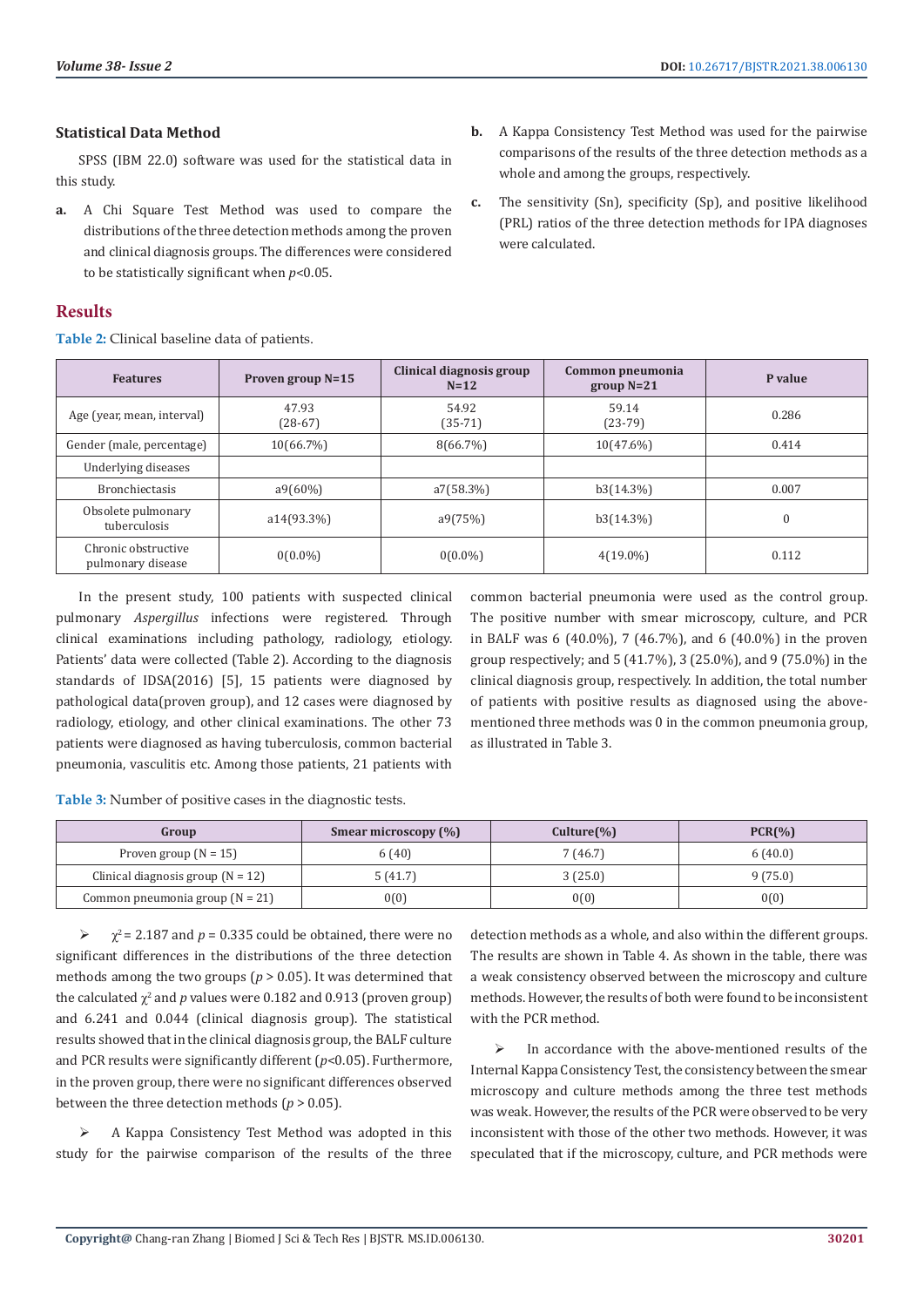combined for diagnosis procedures, the diagnosis efficiency could be significantly improved. the calculation results are shown in the last row of Table 5**.**

|  |  | Table 4: The kappa consistency test for the three diagnostic tests. |
|--|--|---------------------------------------------------------------------|
|  |  |                                                                     |

| Group                    |                   | kappa    |
|--------------------------|-------------------|----------|
| Proven group             |                   |          |
|                          | Smear vs. Culture | 0.054    |
|                          | Smear vs. PCR     | $-0.111$ |
|                          | Culture vs. PCR   | $-0.486$ |
| Clinical diagnosis group |                   |          |
|                          | Smear vs. Culture | 0.273    |
|                          | Smear vs. PCR     | $-0.231$ |
|                          | Culture vs. PCR   | $-0.333$ |

| Table 5: Diagnostic value indicators of each test method. |  |  |                            |  |
|-----------------------------------------------------------|--|--|----------------------------|--|
|                                                           |  |  | <u>a iii casta iai cas</u> |  |

| <b>Test method</b>  | <b>Sensitivity (Sn)</b><br>(%) | Specificity (Sp)<br>(%) | Accuracy (%) |
|---------------------|--------------------------------|-------------------------|--------------|
| Smear<br>microscopy | 40.7                           | 100.0                   | 66.7         |
| Culture             | 37.0                           | 100.0                   | 64.6         |
| <b>PCR</b>          | 55.6                           | 100.0                   | 77.1         |
| Combined<br>method  | 92.6                           | 100.0                   | 95.8         |

#### **Discussion**

The molecular biological diagnosis method (represented by PCR) is found to be more sensitive and rapid than the traditional culture method. It could directly detect the nucleic acid molecules of the pathogens without the steps of isolation and culturing, which proved to be helpful for the early diagnoses of the disease [8]. It is known that PCR can be theoretically detected regardless of whether the pathogen are active or inactive. The positive results of the PCR were significantly greater in number than those of the culture method. However, there were no significant differences observed when compared with the smear microscopy ( $p$ > 0.05). The reason was that the IPA patients had received antifungal therapy, therefore, the positive rates of the culture method were lower than PCR. This showed fungal culture method is less the diagnosis efficiency than PCR, when antifungal therapy were conducted. However, we found that some patients were positive with BALF smear microscopy or fungal culture, but negative with PCR method. A possible cause of this is the fungal composition. The outer sides of *Aspergillus* (which belong to eukaryote) are wrapped by a layer of compact and hard cell wall components. The complete cell wall will inevitably reduce the extraction effects of nucleic acid substances [9].

Therefore, the interpretations of PCR results should be made in combination with other factors, such as clinical manifestations, other examination results. In our study, it was found that when smear microscopy techniques were performed for the lower sediment of BALF, the concentrations of pathogen components in those specimens were relatively high. The positive rates of smear microscopy were 40.0%, while that of common sputum was only 4.5% [10,11]. This showed the lower sediment of BALF was very high efficiency for microscopic examinations . In summary, the three examined diagnostic methods were found to have high specificity, but insufficient sensitivity. In the present study, considering the low degree of overlap in the results of the three detection methods, it was speculated that if a combination of microscopy, culture, and PCR methods was applied in diagnosis processes.

## **Conclusion**

The pathogenic detections of bronchoalveolar lavage fluid (BALF) have been determined to be an ideal diagnostic method for *Aspergillus* infections. Because of the limitations of the different detection methods, The combination of BALF smear microscopy, culture, and PCR could significantly improve IPA diagnosis efficiency.

#### **Acknowledgement**

I should express my gratitude to Dr. De Xian Li in the Guangzhou Thoracic Hospital, Dr. Ji Qian Guo in the Guangdong Provincial People's Hospital, and Dr. Huai Liao in the First Affiliated Hospital of Sun Yat-sen University for their assistance to collect the BALF specimens.

## **Conflicts of Interest Statement**

No.

## **References**

- 1. [Sugui JA, Kwon-Chung KJ, Juvvadi PR, Latg](https://pubmed.ncbi.nlm.nih.gov/25377144/)é JP, Steinbach WJ (2014) [Aspergillus fumigatus and related species. Cold Spring Harb Perspect](https://pubmed.ncbi.nlm.nih.gov/25377144/) [Med 5\(2\): a019786.](https://pubmed.ncbi.nlm.nih.gov/25377144/)
- 2. Danion F, Rouzaud C, Duréault A, Poiré[e S, Bougnoux ME, et al. \(2019\)](https://pubmed.ncbi.nlm.nih.gov/30816963/) [Why are so many cases of invasive aspergillosis missed? Med Mycol 57:](https://pubmed.ncbi.nlm.nih.gov/30816963/) [S94-s103.](https://pubmed.ncbi.nlm.nih.gov/30816963/)
- 3. [Garcia-Vidal C, Peghin M, Cervera C, Gudiol C, Ruiz-Camps I, et al. \(2015\)](https://pubmed.ncbi.nlm.nih.gov/25803853/) [Causes of death in a contemporary cohort of patients with invasive](https://pubmed.ncbi.nlm.nih.gov/25803853/) [aspergillosis. PLoS One 10\(3\): e0120370.](https://pubmed.ncbi.nlm.nih.gov/25803853/)
- 4. Respiratory disease branch of Chinese Medical Association. Consensus of Chinese experts on detection of pathogens in bronchoalveolar lavage of pulmonary infectious diseases (2017). Chinese Journal of Tuberculosis and Respiratory Diseases 40: 578-583.
- 5. [Donnelly JP, Chen SC, Kauffman CA, Steinbach WJ, Baddley JW, et al.](https://pubmed.ncbi.nlm.nih.gov/31802125/) [\(2020\) Revision and Update of the Consensus Definitions of Invasive](https://pubmed.ncbi.nlm.nih.gov/31802125/) [Fungal Disease From the European Organization for Research and](https://pubmed.ncbi.nlm.nih.gov/31802125/) [Treatment of Cancer and the Mycoses Study Group Education and](https://pubmed.ncbi.nlm.nih.gov/31802125/) [Research Consortium. Clin Infect Dis 71\(6\): 1367-1376.](https://pubmed.ncbi.nlm.nih.gov/31802125/)
- 6. [Morton CO, White PL, Barnes RA, Klingspor L, Cuenca-Estrella M, et al.](https://pubmed.ncbi.nlm.nih.gov/28339744/) [\(2017\) Determining the analytical specificity of PCR-based assays for](https://pubmed.ncbi.nlm.nih.gov/28339744/) [the diagnosis of IA: What is Aspergillus? Med Mycol 55\(4\): 402-413.](https://pubmed.ncbi.nlm.nih.gov/28339744/)